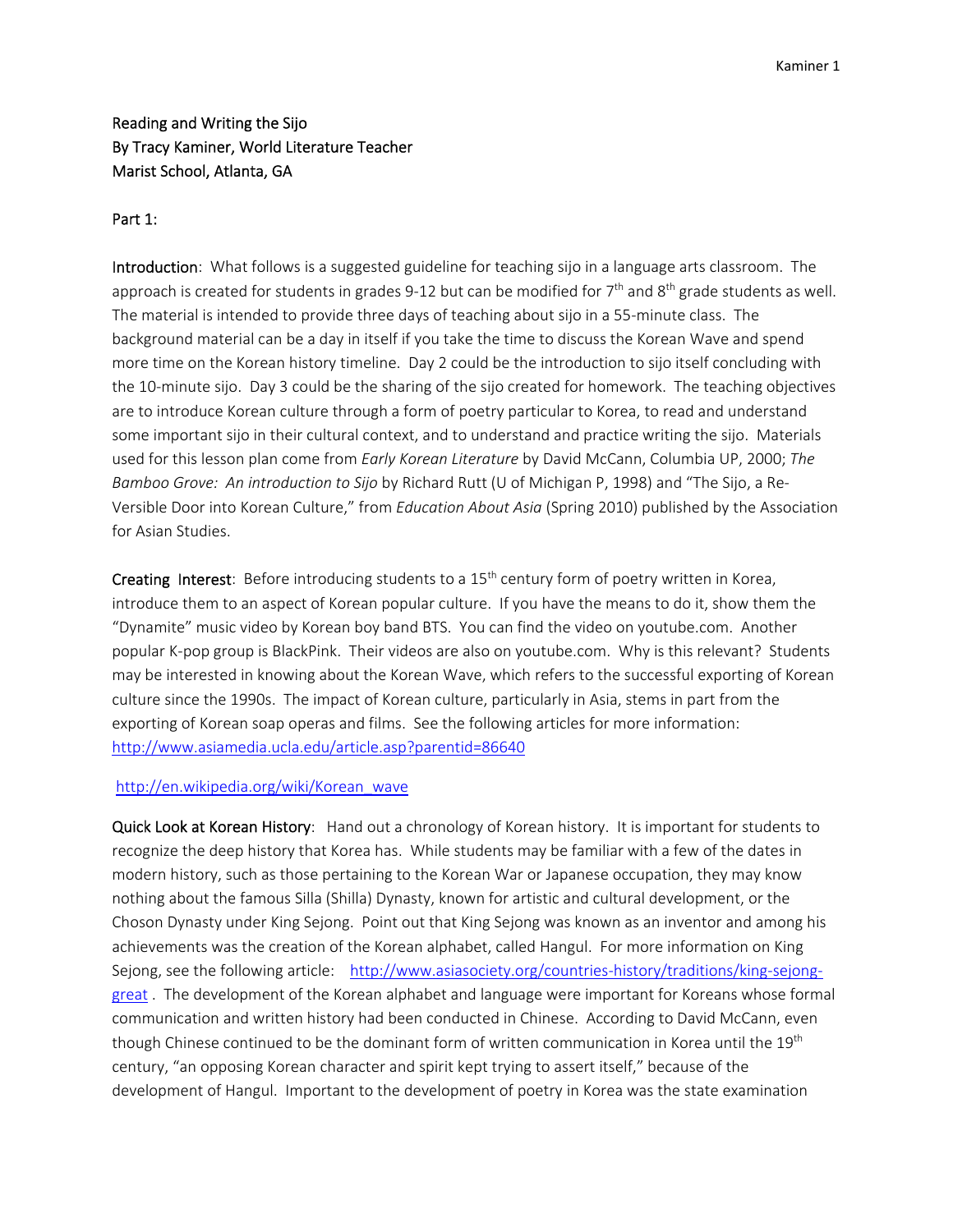system. As in China, all educated men were trained in literature and composition as they prepared for the examinations that could qualify them for public service positions. From the 15<sup>th</sup> century on, the poems written by the scholars were either kasa, poems composed of an indefinite number of verses, or sijo. See the following for more information: http://www.stockton.edu/~gilmorew/consorti/1deasia.htm

### Part 2:

# Teaching the Sijo:

A sijo is a three line poem particular to Korea, developed in the 15<sup>th</sup> century. The poem introduces a theme in the first line, develops it in the second, has a twist or countertheme at the beginning of the third line and concludes with a return to the original theme. The form of the poem relies on set phrasing and syllable count, which will be explained later. Sijo were originally composed to be sung to a fixed melody. Now they are literary works instead of musical ones.

# Example 1:

A shadow strikes the water below; a monk passes by on the bridge,

"Stay awhile, reverend sir, Let me ask you where you go."

He just points his staff at the white clouds and keeps on his way without turning.

Chong Chol (1536‐1593)

### Suggested Questions:

- 1. What is happening in the poem? (Literally, a monk is walking on a bridge, casting a shadow in the water. A person asks him where he is going. He points to the clouds and walks ahead.)
- 2. Which words feel particularly important in the poem? (Some students may answer shadow; bridge; stay; go; points; clouds; keeps. Ask them what feels important about those words.)
- 3. What do you think the theme of the poem is? (Some may talk about life as a journey; the difference between earth—shadow ‐‐and the Heavens—white cloud; the commitment of the monk and his focus on his goal)
- 4. What is the importance of the phrase that starts the third line, "He just points"? (Despite a speaker's attempt to get him to stay, the monk is focused on his journey; he doesn't even take the time to speak—he just points; his answer causes us to examine the difference in earth and sky, in the now and the hereafter.)
- 5. Try to explain the poem in terms of theme, countertheme, and a return to the theme, the pattern of a sijo. (On a monk's life journey, he is asked to pause, to turn away from his goals; he points ahead, never turning away from his life's journey. )

### Example 2:

Jade Green Stream, don't boast so proud of your easy passing through these blue hills.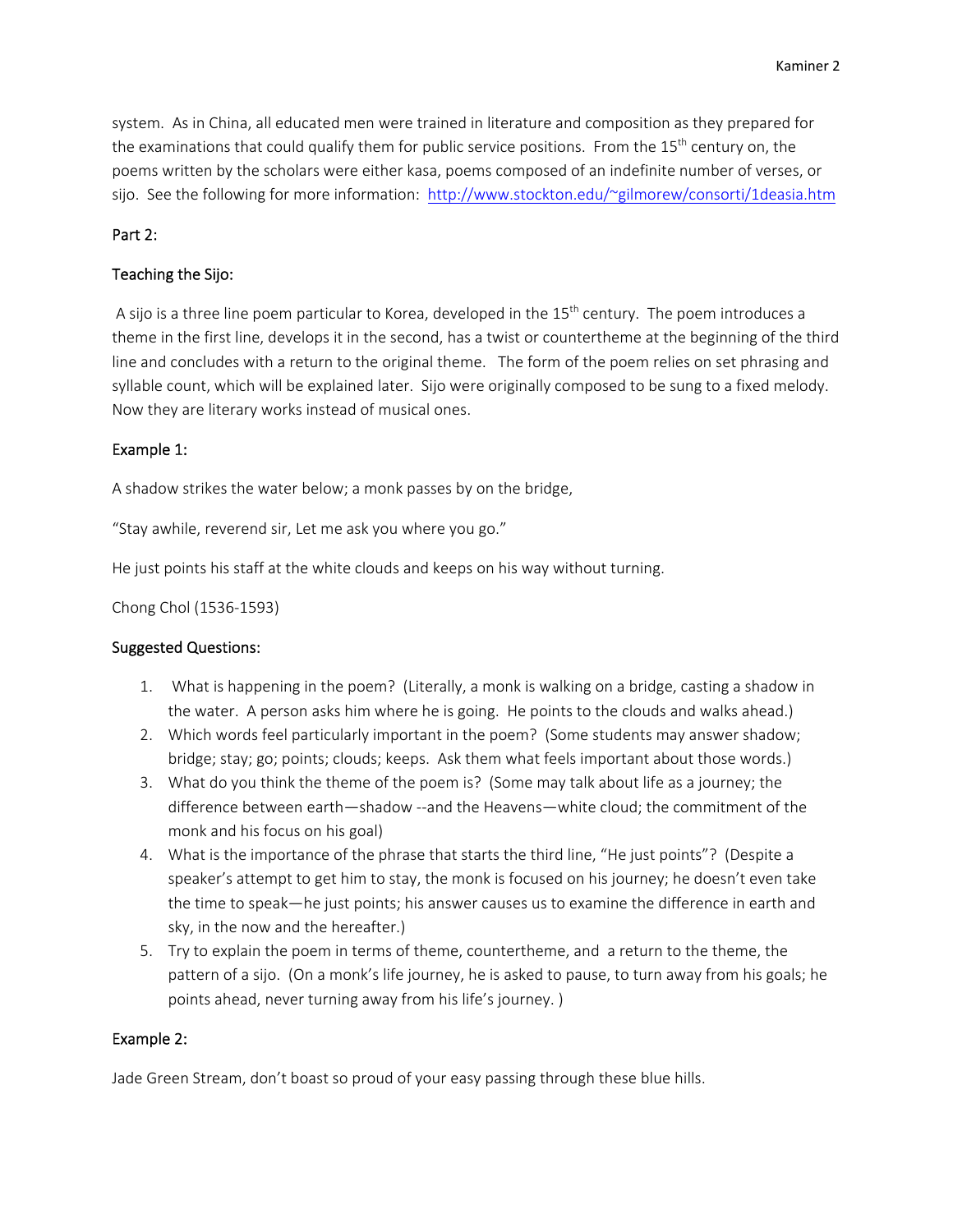Once you have reached the broad sea, to return again will be hard.

While the Bright Moon fills these empty hills, why not pause? Then go on, if you will.

Hwang Chin-i (16<sup>th</sup> century)

### Suggested Questions:

- 1. Ask the same five questions. Students may respond that the theme is a kind of "seize the day" one about enjoying the moment. They may see it as a poem about nature and the inevitable flow of time.
- 2. Ask the students: imagine that one character's name is Jade Green Stream and one character's name is Bright Moon. How would they then explain the story of the poem?
- 3. Explain that this poem in the original language is divided into Chinese and Korean halves. The Chinese half of each line includes the words "Jade Green Stream in the blue hills; arriving at the broad sea; the Bright Moon filling the empty hills." The Korean second half of the poem includes the words "Don't boast; it is hard to return; pause and go." What do you notice about what the Korean language includes as opposed to what the Chinese language includes? What do you think is the point that the author is making? (According to David McCann, the Chinese half names and situates elements of the natural world; the Korean half un-names and dis-locates.)
- 4. Share the story of the poem: Hwang Chin‐i, the assumed author of the poem, was a *kisaeng*, a female entertainer, rather like a geisha in Japan. It was said that no man could resist her. She went by the name Bright Moon. A Confucian scholar-official, whose title was a homophone for Jade Green Stream, bragged that he could resist her and could pass through her region without stopping. She made up the song and when he heard it, he supposedly fell off his mule. According to David McCann, "The story frame makes the natural scenery a pun for the two humans, the man and woman, the official and the *kisaeng,* the two opposite poles of traditional Korean society. As happens over and over again in Korean folk literature, the cleverness of the vernacular makes the official, stuffy male seem a fool and topples him from his lofty yet precarious perch."
- 5. On the sijopoetry.com website, you can listen to David McCann discuss this poem and perform part of it in Korean.
- 6. Challenge: write a bilingual three line poem. Write half of each line in English and half in a second language you know. Or write half of the line in standard English and half in another English dialect. Try to create a push and pull or tension in the use of the two languages. Share your experiments.

# Structure of a sijo:

Sijo poems are based on phrases of a certain number of syllables. David McCann explains that the lines of a sijo should feel as if they are unfolding, phrase by phrase. The first two lines are often similar or even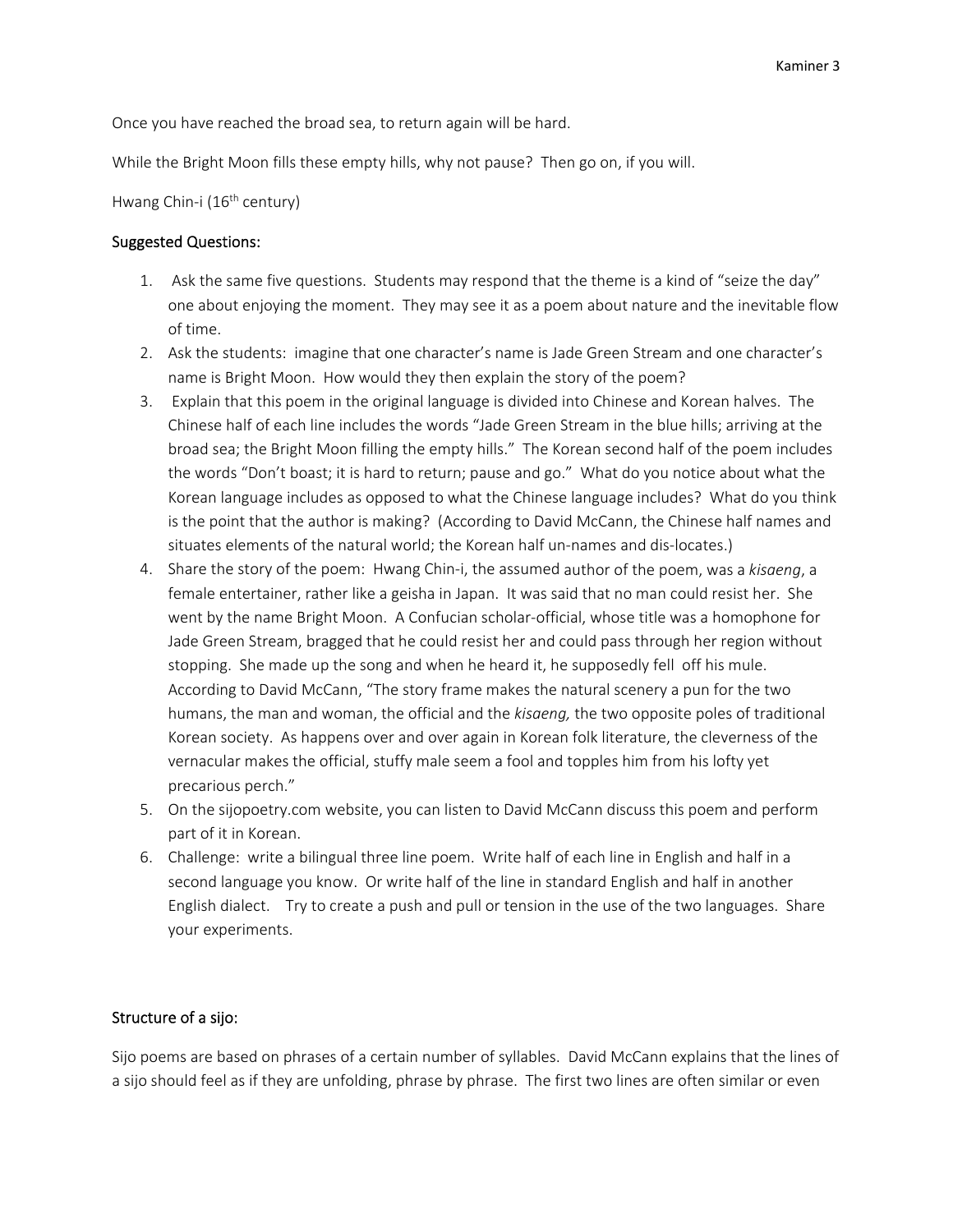identical in their phrasing and syllable counts. The third line has the all‐ important twist, which is always at the beginning of the third line and is always three syllables.

Basic Standard Syllable Count:

| First line: phrase one |            | phrase two | phrase three        | phrase four |  |
|------------------------|------------|------------|---------------------|-------------|--|
|                        | (3)        | (4)        | $(4 \text{ or } 3)$ | (4)         |  |
| Second line: same      |            | same       | same                | same        |  |
|                        |            |            |                     |             |  |
| Third line:            | phrase one | phrase two | phrase three        | phrase four |  |
|                        | (3)        | (5)        | (4)                 | (3)         |  |
|                        |            |            |                     |             |  |
| Variants:              |            |            |                     |             |  |
|                        |            |            |                     |             |  |

| First line: 2-5; 3-6; 2-5; 4-6  |  |  |
|---------------------------------|--|--|
| Second line: 1-5; 3-6; 2-5; 4-6 |  |  |
| Third line: 3; 5-9; 4-5; 3-4    |  |  |

Important note on last line: in many classic sijo, the first three syllables are often an exclamation or a word of strong emotional value. The phrase following that three syllable twist is normally the longest in the poem and gives a sense that the poem is about to conclude. By the end of the third line, the poem has come to an unsurprising ending. In sung sijo, the last phrase is often omitted altogether.

#### Sijo written in English:

# Untitled

A single sole was lost today, deep in the river Yalu,

Thrashing, twisting, torn to shreds with color quickly fading.

On the bridge a small boy laughs, holding out his empty shoe.

Creasy Clauser (12th grade, Crawfordsville, IN)

### Secret Song

You ask me what I'm humming; I tell you I'm humming about nothing.

This is untrue because I'm humming about you, all day long.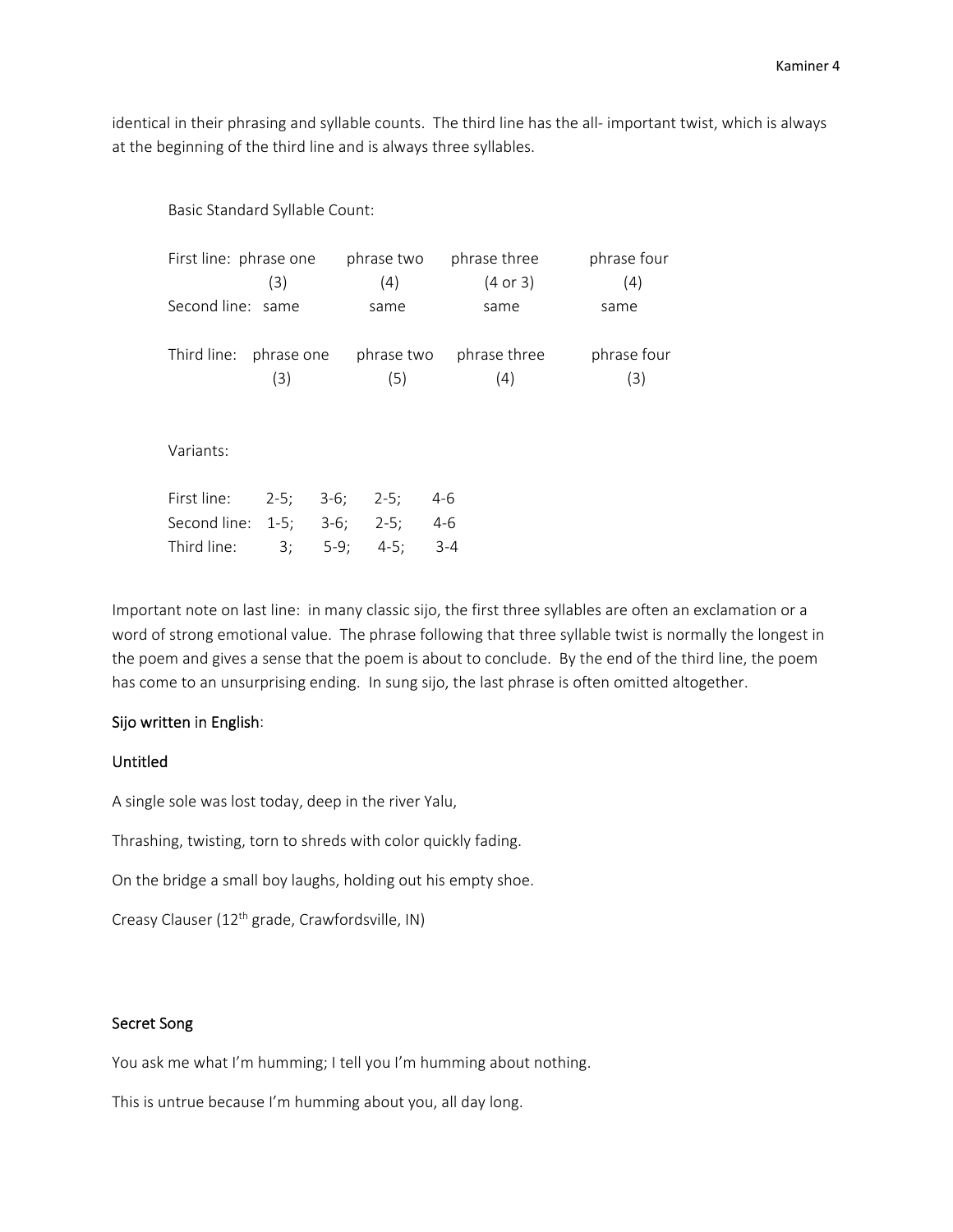Who am I to tell you you're "nothing" when you are my song?

Taylor Edward (10<sup>th</sup> grade, Euless, TX)

# Cuisine?

I look through the window of the Korean barbeque place.

Ducks, chickens, creatures, big and small, hang from the gallows of the cook.

Step inside and join the culture, leave your wishes at the door.

Jacob Diamond (11<sup>th</sup> grade, Weston, FL)

Discussion Question: Read the following Sejong Cultural Society contest winners' poems. Identify the qualities of a sijo that make each poem a winner. Stress theme, countertheme, and return to theme.

# Activity 1: Write a 10‐minute sijo/Share it

With the syllable and phrasing chart handy, write a quick sijo. It can be about anything—for instance, something that happened that day at school or at home. Work for the unfolding quality—phrase upon phrase with a three syllable twist in line three. The twist can be an exclamation or a question.

### Activity 2: Make a list of unlikely sijo topics

Create a student generated list on the board of topics that you would not expect to be ones associated with sijo. They may include subjects such as neckties, pollen, bran muffins, and freezers. The list is intended to get them away from only focusing on broad topics such as summer and graduation.

### Assignment:

Ask students to write three sijo for homework. They should be proofed, edited, and typed. In class, they should choose one of the three to read to the class.

### Activity 3: Peer edit and advise

Ask students to trade sijo, concentrating on the ones read in class.

1. Students should mark the phrases and count the syllables in each phrase in each other's sijo. They should then discuss their findings with the writer. They should discuss whether the poem follows the sijo pattern. If there are variations from the pattern, the writer should explain why. The student should also discuss which phrases in the poem seem particularly effective and why.